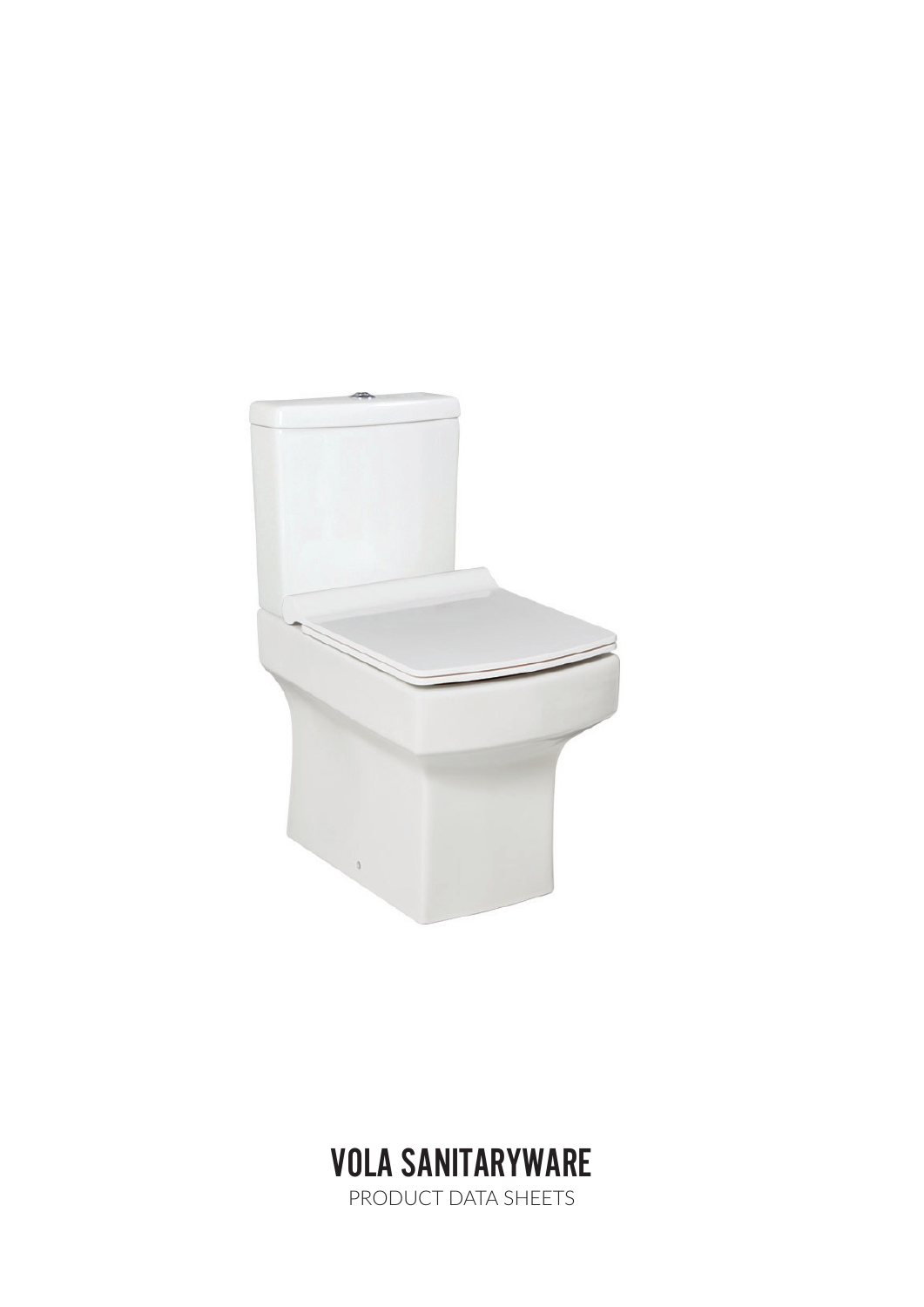### VOLA Basin & Pedistal

Product Code VOLA003 / VOLA004



. Whilst we endeavour to ensure that the product information is accurate we accept no liability for any information given.<br>All images are for illustration purposes only. Product images and specifications are subject to cha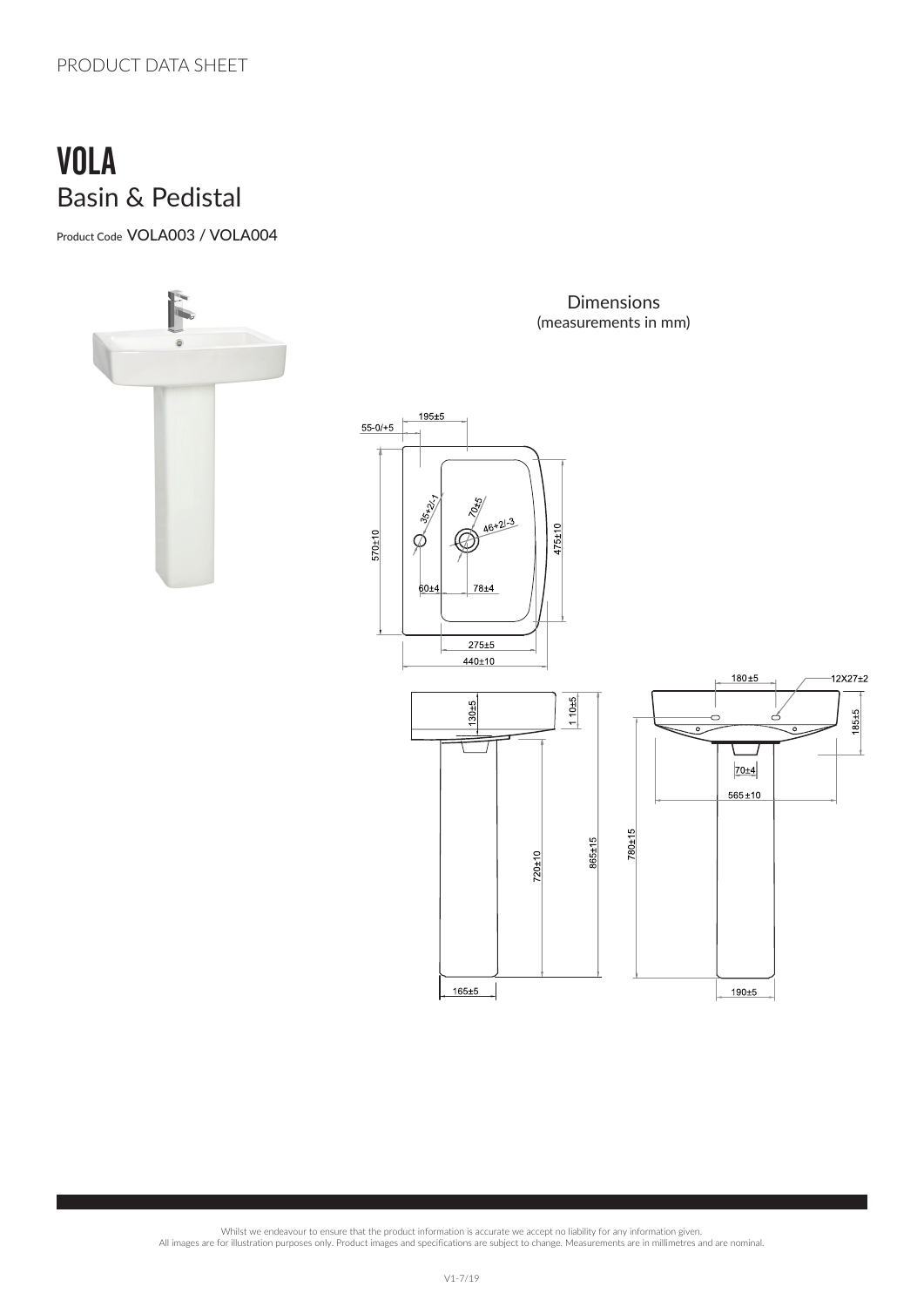# VOLA Basin & Semi Pedistal

Product Code VOLA003 / VOLA006



Dimensions (measurements in mm)







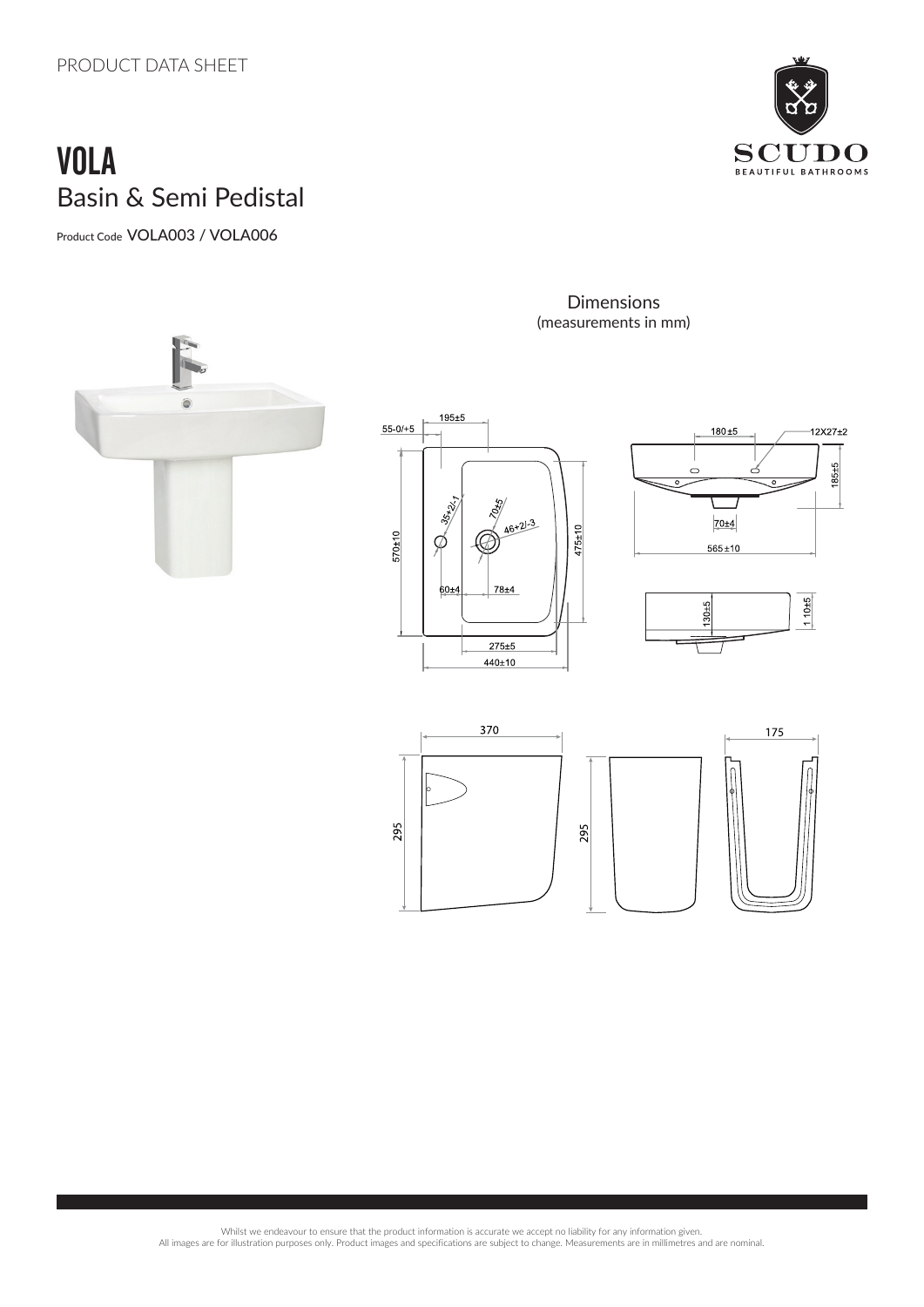## VOLA WC Pan & Cistern

Product Code VOLA001 / VOLA002



Dimensions (measurements in mm)





**430±10 260±10**

**80±5**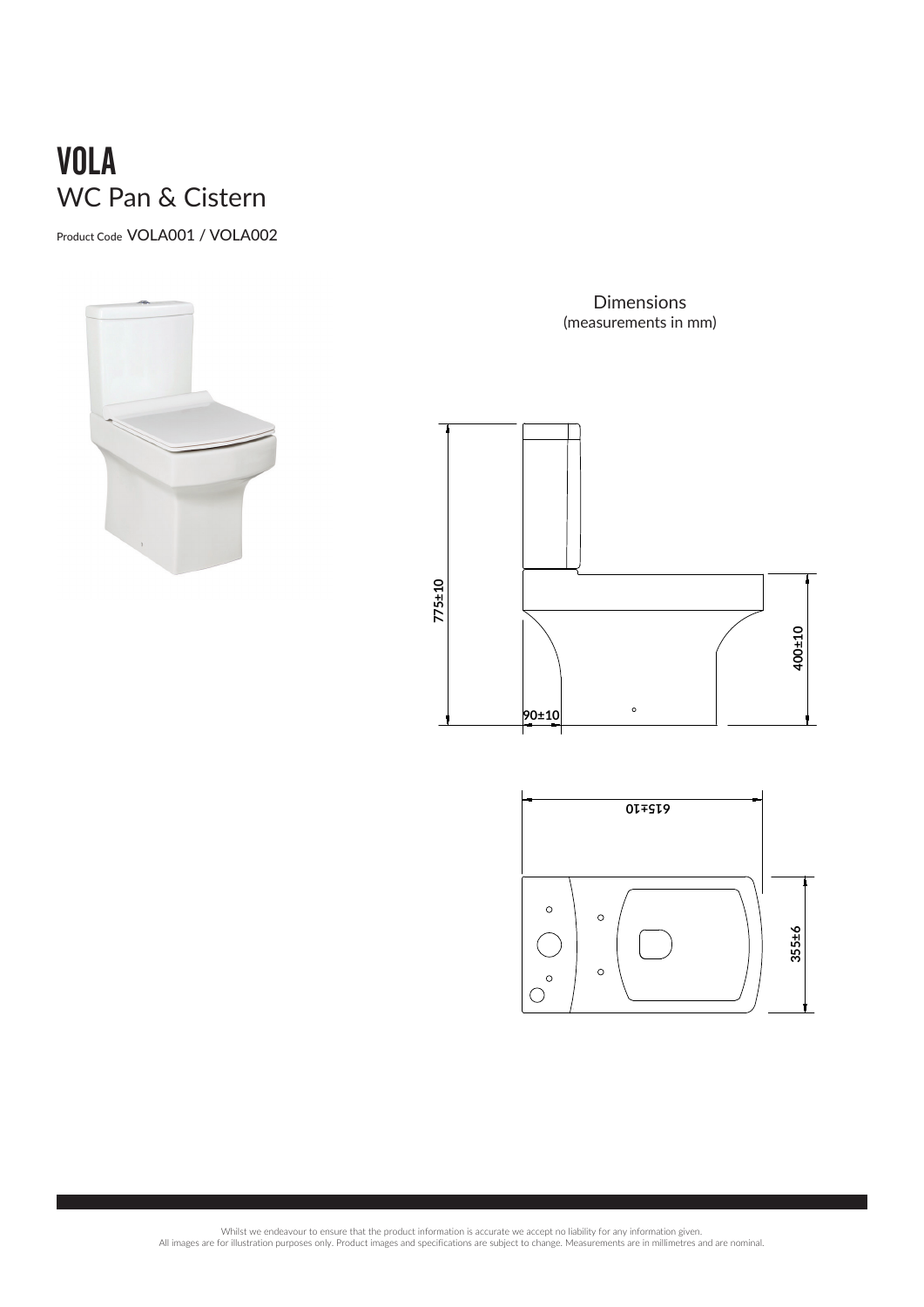## VOLA Back To Wall Toilet

Product Code VOLA005



#### Dimensions (measurements in mm)



. Whilst we endeavour to ensure that the product information is accurate we accept no liability for any information given.<br>All images are for illustration purposes only. Product images and specifications are subject to cha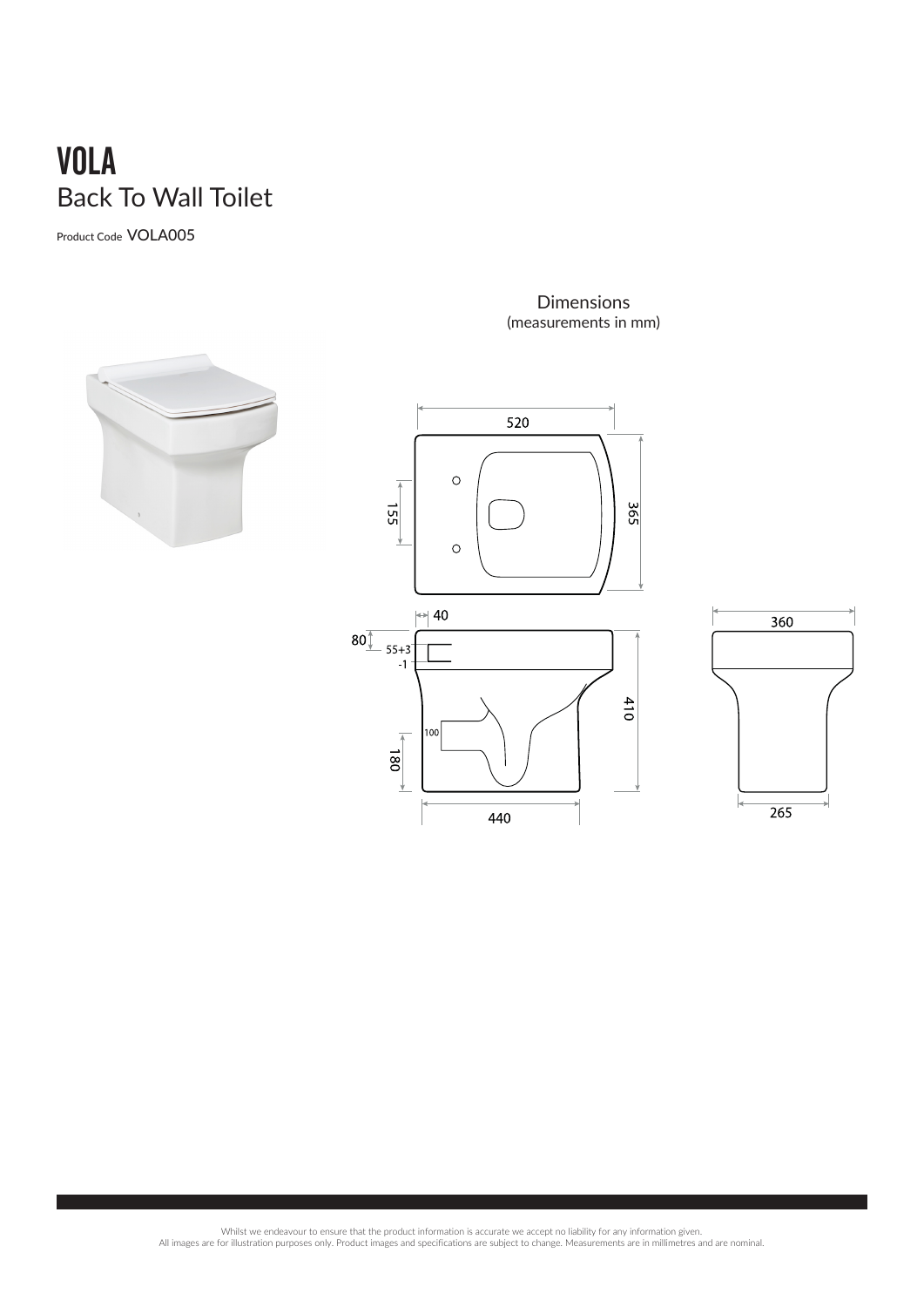### VOLA Slimline Seat

Product Code VOLA008



Dimensions (measurements in mm)

### Features

- Soft close
- Made with Heavyweight Urea Formaldehyde

#### Designed to Fit

- Denza WC Pan (DEN001)
- Denza Back to Wall Toilet (DEN005)



22